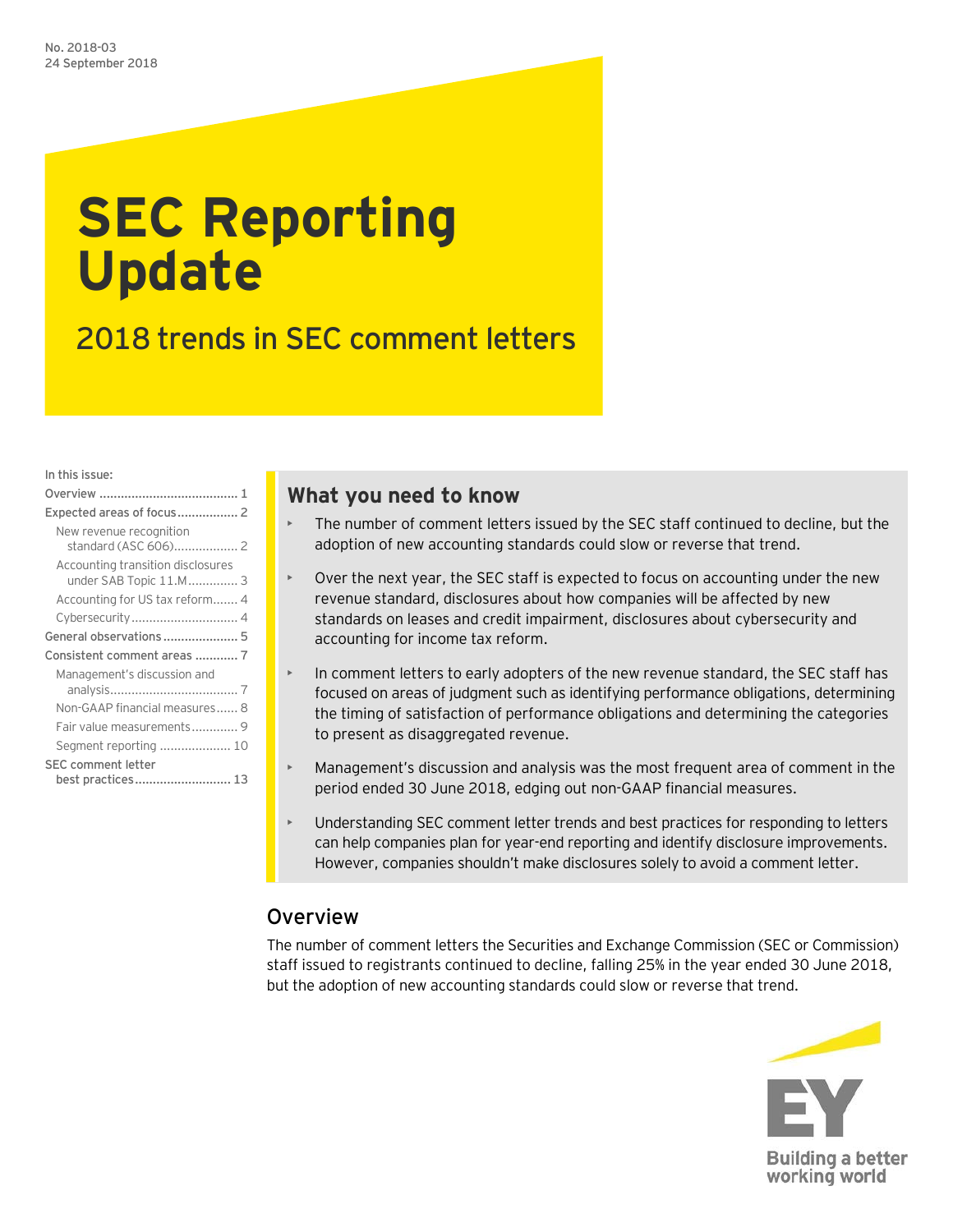Over the coming year, we expect the SEC staff to focus on companies' accounting under the new revenue recognition standard and disclosures about the effects of the new accounting standards on leases and credit impairment. The staff is also expected to focus on disclosures about cybersecurity and accounting for the effects of income tax reform.

In its comment letters issued to early adopters of the new revenue standard, the SEC staff has focused on areas of judgment (e.g., identifying performance obligations, determining the timing of satisfaction of performance obligations, determining the categories to present as disaggregated revenue). These comments may indicate areas the SEC staff will focus on when reviewing filings by the much larger population of registrants that adopted the standard in 2018.

For the period ended 30 June 2018, management's discussion and analysis (MD&A) was back in the top spot as the most frequent area of comment, moving slightly ahead of non-GAAP financial measures; however, the top 10 most frequent comment areas for 10-K filings remained largely the same as in 2017.

This publication addresses trends in SEC staff comment letters issued in the year ended 30 June 2018 and highlights areas that we expect the staff to focus on in the coming year. We also summarize best practices that may help companies respond to SEC staff comment letters. Our publication, *2018 [SEC Comments and Trends: an analysis of current reporting](https://www.ey.com/Publication/vwLUAssetsAL/SECCommentsTrends_04321-181US_24September2018/$FILE/SECCommentsTrends_04321-181US_24September2018.pdf)  [issues](https://www.ey.com/Publication/vwLUAssetsAL/SECCommentsTrends_04321-181US_24September2018/$FILE/SECCommentsTrends_04321-181US_24September2018.pdf)*, discusses the SEC staff's focus areas in more detail and provides information about SEC staff comments that are unique to certain industries, initial public offering registration statements and foreign private issuers.

While this publication highlights areas where the SEC staff has commented in the past, it is not intended to drive changes to a company's accounting or disclosure unless the company determines that changes are necessary to comply with the accounting or disclosure requirements. However, this publication may help a company identify disclosure improvements or enhance its documentation of its accounting conclusions.

We recommend that companies refrain from making decisions about disclosures solely to avoid a comment letter. If you receive a comment letter from the SEC staff, view it as an opportunity to educate the staff about your facts and how you arrived at the conclusions leading to your disclosure, which may include clarifying your consideration of materiality. Following the best practices discussed in this publication often leads to a relatively short dialogue with the SEC staff. We also note that many companies resolve comments without changing their disclosures.

# <span id="page-1-0"></span>Expected areas of focus

### <span id="page-1-1"></span>New revenue recognition standard (ASC 606)

In our study of recent SEC staff comments, we analyzed the comment letters that were issued to certain early adopters of Accounting Standards Codification (ASC) 606<sup>[1](#page-13-0)</sup> and ASC 340-40<sup>[2](#page-13-0)</sup> that may indicate the types of comments the SEC staff will issue to registrants that adopted the standard this year. As expected, the SEC staff's comments on the application of ASC 606 and ASC 340-40 have focused on areas of judgment. Based on what we have seen, registrants appear to have been able to resolve these comments in the same manner they have resolved comments on other topics. That is, the registrants have helped the SEC staff gain a better understanding of the judgments made by management or agreed to provide additional disclosures in future filings. Contemporaneous documentation of the judgments made in applying the new revenue standard will help facilitate the dialogue with the SEC staff during the comment process.

Contemporaneous documentation of the judgments made in applying the new revenue standard will help facilitate the dialogue with the SEC staff during the comment process.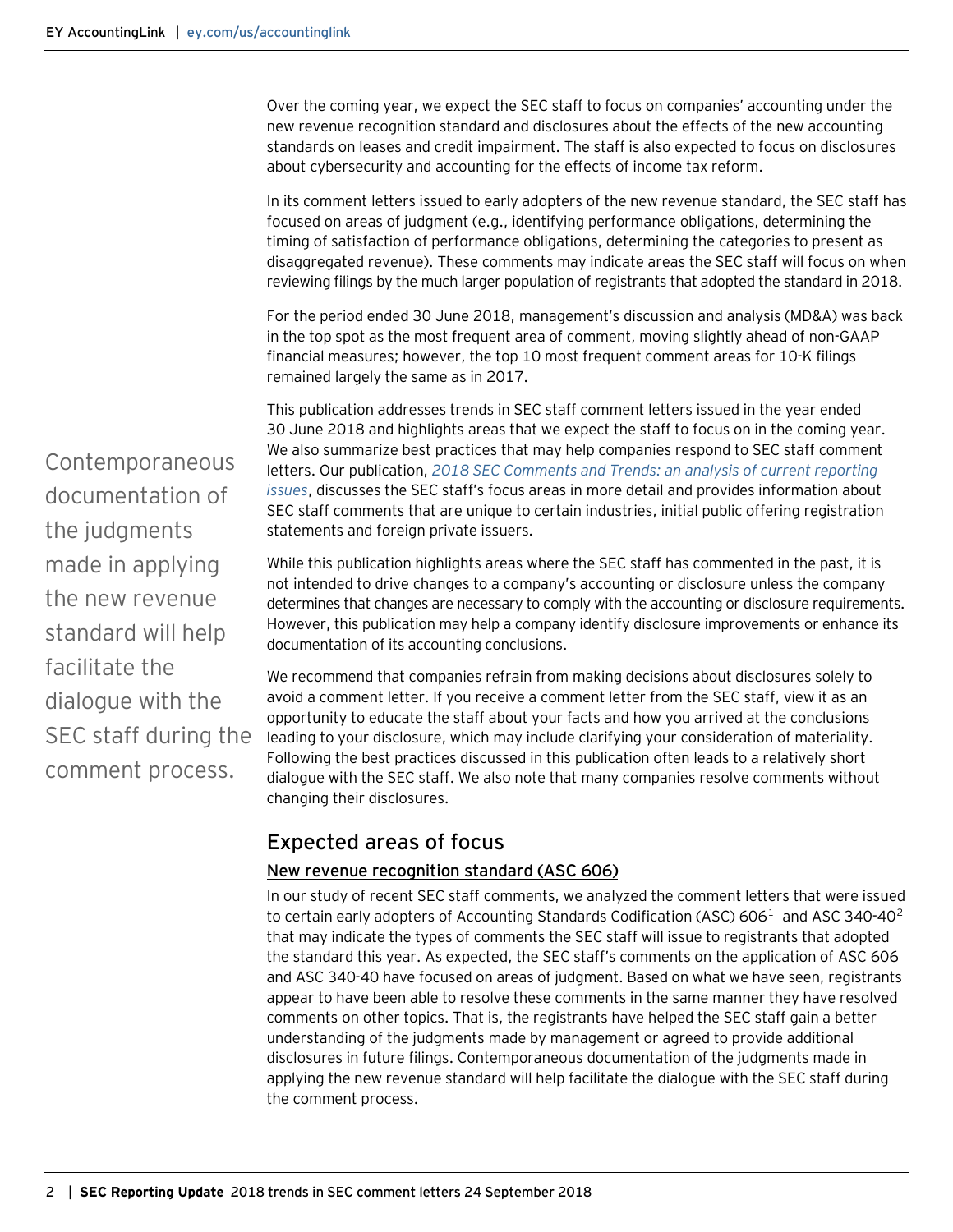The SEC staff has asked registrants how they identify their performance obligations in contracts with customers. In particular, the SEC staff is interested in how registrants support their conclusions that certain promised goods and services are not separately identifiable.

#### **Example SEC staff comment: Identifying performance obligations**

We note some of your contracts have multiple performance obligations. Please tell us and revise to disclose the nature of these performance obligations pursuant to ASC 606-10-50-12(c). For maintenance, support and warranty services, please provide us with your analysis as to why these services were not separately identifiable in accordance with the guidance of ASC 606-10-25-21, as applicable.

ASC 606 requires entities to disclose the method used to recognize revenue (e.g., a description of the input or output methods used and how those methods are applied) and why the method selected provides a faithful depiction of the transfer of goods or services. The SEC staff has commented when registrants have not included the latter disclosure.

#### **Example SEC staff comment: Satisfaction of performance obligations**

You disclose you recognize revenue over time using an input measure (e.g., costs incurred to date relative to total estimated costs at completion). Revise to disclose why this method is a faithful depiction of the transfer of goods or services pursuant to ASC 606-10-50-18(b).

The SEC staff also has asked registrants about their disaggregated revenue disclosures and how the categories for disaggregation were determined in accordance with the disclosure requirements in ASC 606. Similar to how it reviews segment disclosures, the SEC staff may review all publicly available information to evaluate whether the objectives of this disclosure requirement have been met.

#### **Example SEC staff comment: Disaggregated revenue disclosures**

We note your presentation of disaggregated revenue by major source on page XX. With respect to the disclosure requirements of ASC 606-10-50-5, please tell us how you considered the guidance in paragraphs ASC 606-10-55-89 through 55-91 in selecting the appropriate categories to use to disaggregate revenue. Please tell us why you believe your current disclosures meet the objective of depicting how the nature, amount, timing and uncertainty of revenue and cash flows are affected by economic factors.

The SEC staff has noted that the adoption of the new revenue standard is a significant change for many registrants and said that it is monitoring the new disclosures mandated by ASC 606 and encouraging companies to refine and supplement their annual disclosures included in their quarterly filings in the year of adoption.

#### <span id="page-2-0"></span>Accounting transition disclosures under SAB Topic 11.M

With registrants preparing to adopt new standards on leases and credit impairment, SEC officials have continued to emphasize the disclosures registrants should provide to comply with Staff Accounting Bulletin (SAB) Topic 11.M (issued as SAB 74) and the announcement the SEC staff made in 2016 regarding its expectations for disclosures about how companies will be affected by the new standards.

The SEC staff expects registrants to include a description of the process they used to assess the effect of a new standard, indicate where they are in the implementation process and what matters still need to be addressed, and identify the additional steps they plan to take.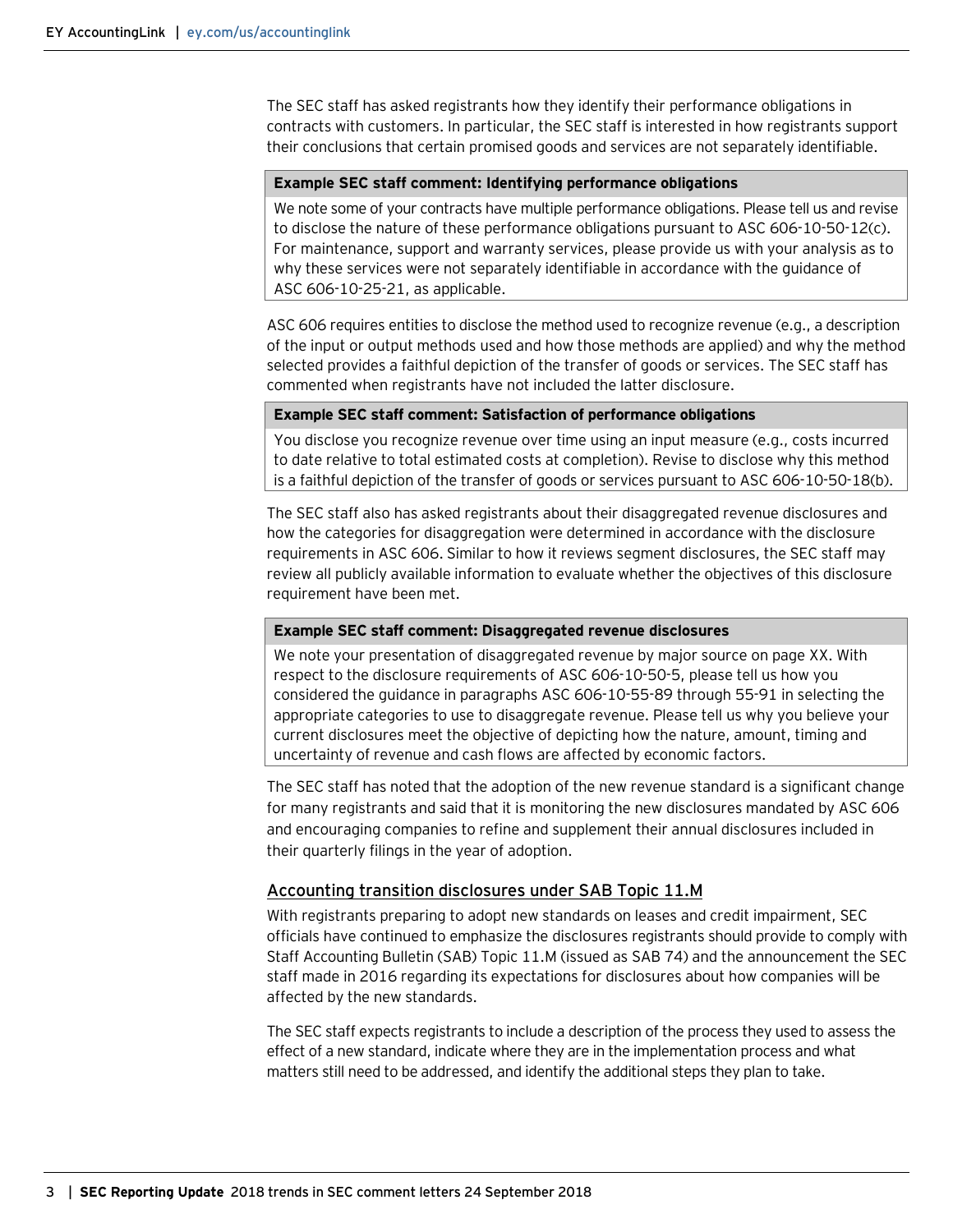The SEC staff also expects a registrant's disclosures to evolve as the effective date of a new standard nears and the registrant makes progress on its implementation plan. That is, the SEC staff expects a registrant's disclosures to be more specific each quarter.

#### **Example SEC staff comment: SAB 74 disclosure**

You state that you are in the process of evaluating the impact that ASC 842, *Leases*, will have on your consolidated financial statements. Please revise to provide a qualitative discussion of the potential impact that this standard will have on your financial statements when adopted. In this regard, include a description of the effects of the standard that you expect to apply and a comparison to your current lease accounting and disclosure policies. Describe the status of your process to implement the new standard and the significant implementation matters yet to be addressed. In addition, to the extent that you determine the quantitative impact that adoption of ASC 842, *Leases*, will have on your results or financial position, please also disclose such amounts.

#### <span id="page-3-0"></span>Accounting for US tax reform

SEC staff members have said they are monitoring disclosures companies make under SAB 118 as the deadline for companies to complete their accounting for the enactment-date income tax effects of the Tax Cuts and Jobs Act (Act) approaches.

The SEC staff issued the SAB to provide an accommodation for registrants that could not complete their accounting for the income tax effects of the Act under ASC 740 in the period of enactment (i.e., the period including 22 December 2017). The SAB gave registrants a measurement period of up to one year to obtain, prepare and analyze the information needed and required detailed disclosures of their progress.

In a recent speech, Sagar Teotia, the SEC's Deputy Chief Accountant, noted that the SAB does not provide a deferral and said the SEC staff expects companies to "keep moving in good faith" to complete their accounting as soon as they can. "This should not be interpreted as a window to put pencils down until we are close to one year from the enactment date to get started on the accounting," he said.

These comments suggest that the SEC staff could raise questions if a registrant records significant changes to its provisional amounts toward the end of the measurement period or has not updated provisional amounts recorded in the period of enactment. That is, the SEC staff could ask such a registrant to provide supplemental information about whether it has appropriately disclosed the material financial reporting effects of the Act for which the accounting was incomplete or request additional information supporting the timing of when the company recorded an adjustment to provisional amounts.

The SEC staff has issued these types of comments in the past when registrants have made significant changes to provisional amounts recorded during the measurement period allowed in accounting for business combinations.

#### <span id="page-3-1"></span>Cybersecurity

SEC Chairman Jay Clayton has asked the Division of Corporation Finance (DCF) to carefully monitor cybersecurity disclosures. He made the request when the Commission issued new interpretive guidance<sup>3</sup> on cybersecurity in February 2018 that largely incorporates the staff's 2011 cybersecurity disclosure guidance and builds on the previous guidance in important ways.[4](#page-13-0) For example, the new guidance helps companies apply the concept of materiality to cybersecurity risks and incidents, and it includes a more comprehensive list of disclosure items for companies to consider. The new guidance also focuses on companies' policies and procedures related to cybersecurity.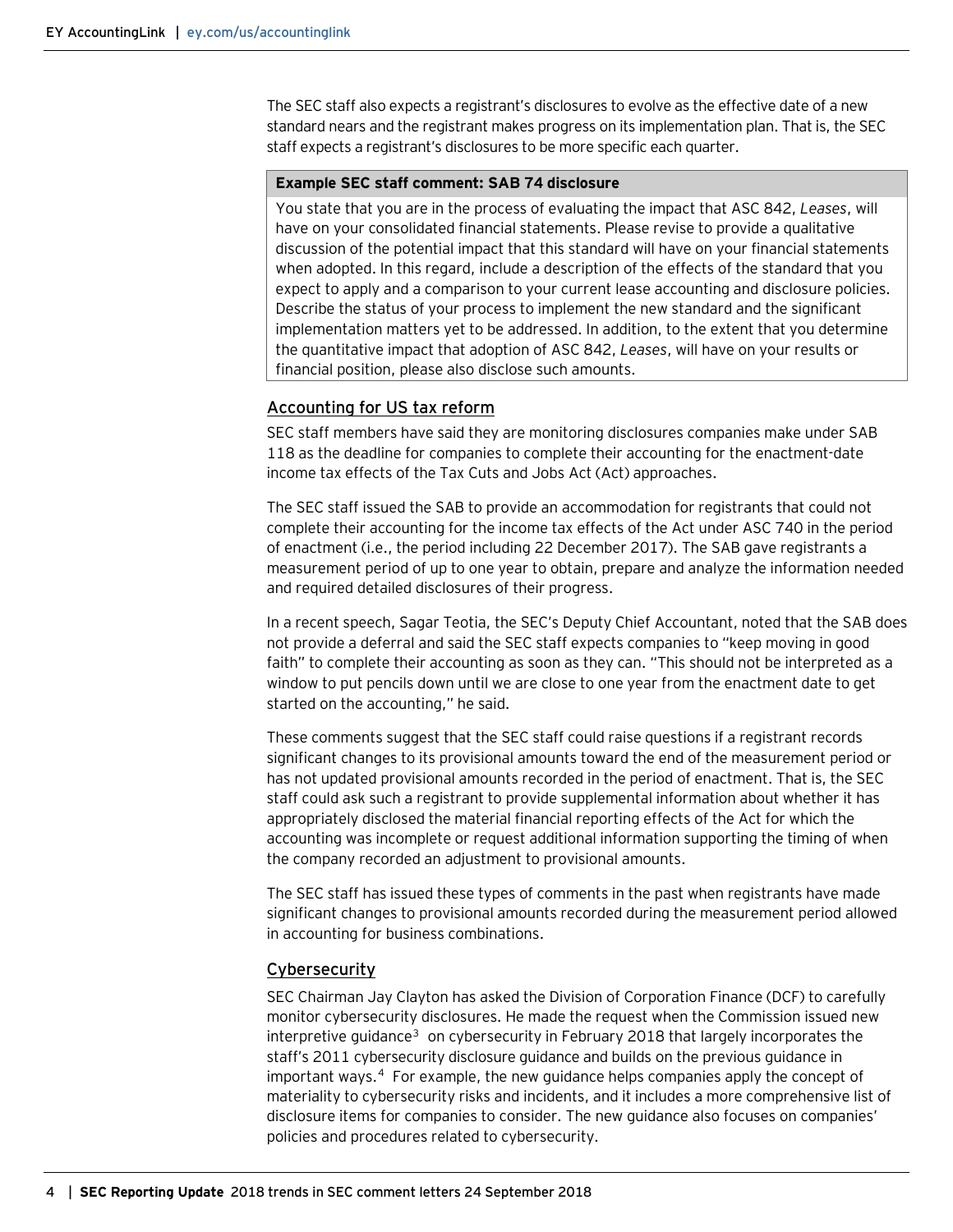In his statement on the new guidance, Mr. Clayton said, "There is no doubt that the cybersecurity landscape and the risks associated with it continue to evolve. I have asked the Division of Corporation Finance [DCF] to continue to carefully monitor cybersecurity disclosures as part of their selective filing reviews. We will continue to evaluate developments in this area and consider feedback about whether any further guidance or rules are needed."[5](#page-13-0)

#### How we see it

In light of the new guidance on cybersecurity and the evolving landscape of cyber risks and cybersecurity, companies should take a fresh look at their cybersecurity disclosures.

## <span id="page-4-0"></span>General observations

#### *Number of SEC staff comment letters continues to decline*

The volume of SEC staff comment letters in the year ended 30 June 2018 declined around 25% from the previous year, continuing the trend in recent years. In the latest period, the SEC staff issued less than half the number of comment letters it did in the annual period ended 30 June 2014.



*Source: Audit Analytics — SEC UPLOAD comment letters issued related to Forms 10-K and 10-Q for the 12-month periods ended 30 June 2014 through 30 June 2018.*

*\* The SEC staff publicly releases comment letters no earlier than 20 business days after it completes its review. Therefore, some letters for the 12-month period ended 30 June 2018 may not yet be publicly available.*

Nearly half of the decrease in comment letters in 2018 appears to be attributable to the decline in the number of comments issued to registrants on non-GAAP measures. The number of comment letters on non-GAAP measures has declined significantly as many registrants have improved their non-GAAP disclosures following the SEC staff's updated guidance on non-GAAP disclosures issued in May 2016 and the related comment letter process that followed in 2017.

The decline in the number of SEC comment letters also may be attributable to the fact that the SEC staff is focusing more on material items in the comment letters before issuing comments and has been reviewing large registrants more frequently in recent years. The Sarbanes-Oxley Act of 2002 requires that the SEC staff review every registrant at least once every three years. The SEC staff reviews many registrants more frequently, but they do not always receive letters.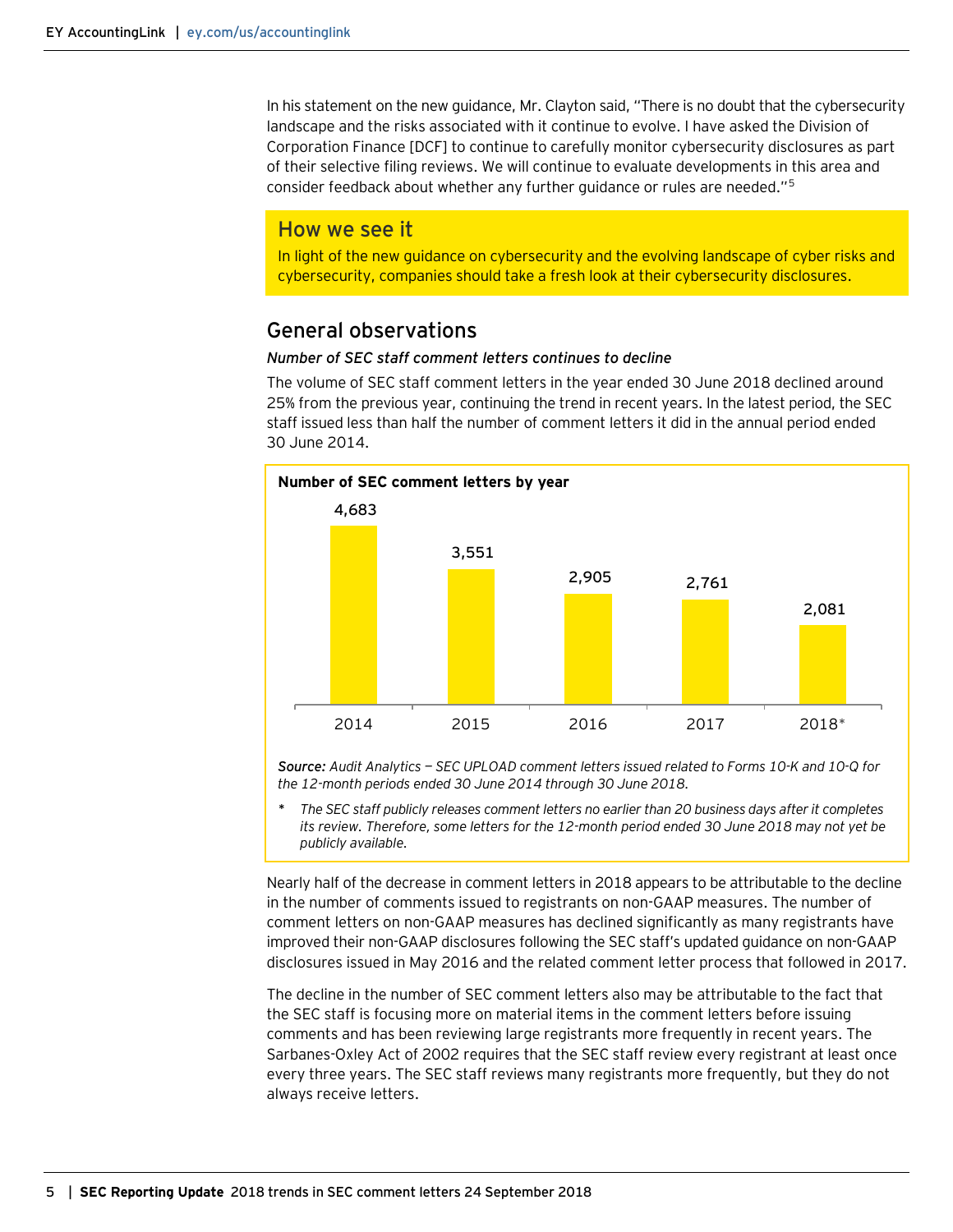In recent years, the SEC staff has used a risk-based approach, which involves concentrating on larger issuers and reviewing their filings each year. These larger companies represent a relatively small percentage of the total number of registrants, but they account for substantially all of the US equity market capitalization. More regular reviews of larger companies decreases the likelihood that there will be issues worthy of comment in every review because comments are often triggered by significant transactions or events or other factors that cause changes in disclosure. While the SEC staff still must review smaller companies, it may be more judicious in issuing comments to those companies given the lower risk to the overall market.

As this chart shows, the comments issued to non-accelerated filers decreased substantially to 16% of the total in 2018 from 40% in 2011.



*Source: Audit Analytics — SEC UPLOAD comment letters issued related to Forms 10-K for the 12-month periods ended 30 June 2011 and 30 June 2018.*

#### *Most frequent comment areas*

The following chart summarizes the top 10 most frequent comment areas in the current and previous years.

|                                        |               | Ranking<br>12 months ended 30 June | Comments as % of total<br>registrants that received<br>comment letters* |
|----------------------------------------|---------------|------------------------------------|-------------------------------------------------------------------------|
| Comment area                           | 2018          | 2017                               | 2017 and 2018                                                           |
| Management's discussion and analysis** |               | 2                                  | 43%                                                                     |
| Non-GAAP financial measures            | $\mathcal{P}$ |                                    | 47%                                                                     |
| Fair value measurements***             | 3             | 3                                  | 17%                                                                     |
| Segment reporting                      | 4             | 4                                  | 15%                                                                     |
| Revenue recognition                    | 5             | 5                                  | 13%                                                                     |
| Intangible assets and goodwill         | 6             | 6                                  | 11%                                                                     |
| State sponsors of terrorism            | 7             | 8                                  | 12%                                                                     |
| Income taxes                           | 8             | ⇁                                  | 12%                                                                     |
| Acquisitions and business combinations | 9             | 9                                  | 8%                                                                      |
| Contingencies                          | 10            | ****                               | 6%                                                                      |

These rankings are based on topics assigned by research firm Audit Analytics for SEC comment letters issued to registrants about Forms 10-K from 1 July 2016 through 30 June 2018. In some cases, individual SEC staff comments are assigned to multiple topics if the same comment covers multiple accounting or disclosure areas.

This category includes comments on MD&A topics, in order of frequency: (1) results of operations (20%), (2) critical accounting policies and estimates (10%), (3) liquidity matters (8%), (4) business overview (6%) and (5) contractual obligations (2%). Many companies received MD&A comments in more than one category.

\*\*\* This category includes SEC staff comments on fair value measurements under ASC 820, *Fair Value Measurement*, as well as fair value estimates, such as those related to revenue recognition, stock compensation and goodwill impairment analyses.

\*\*\*\* This topic was not among the top 10 in 2017.

The SEC staff continues to comment most often on accounting areas that require significant judgments and estimates.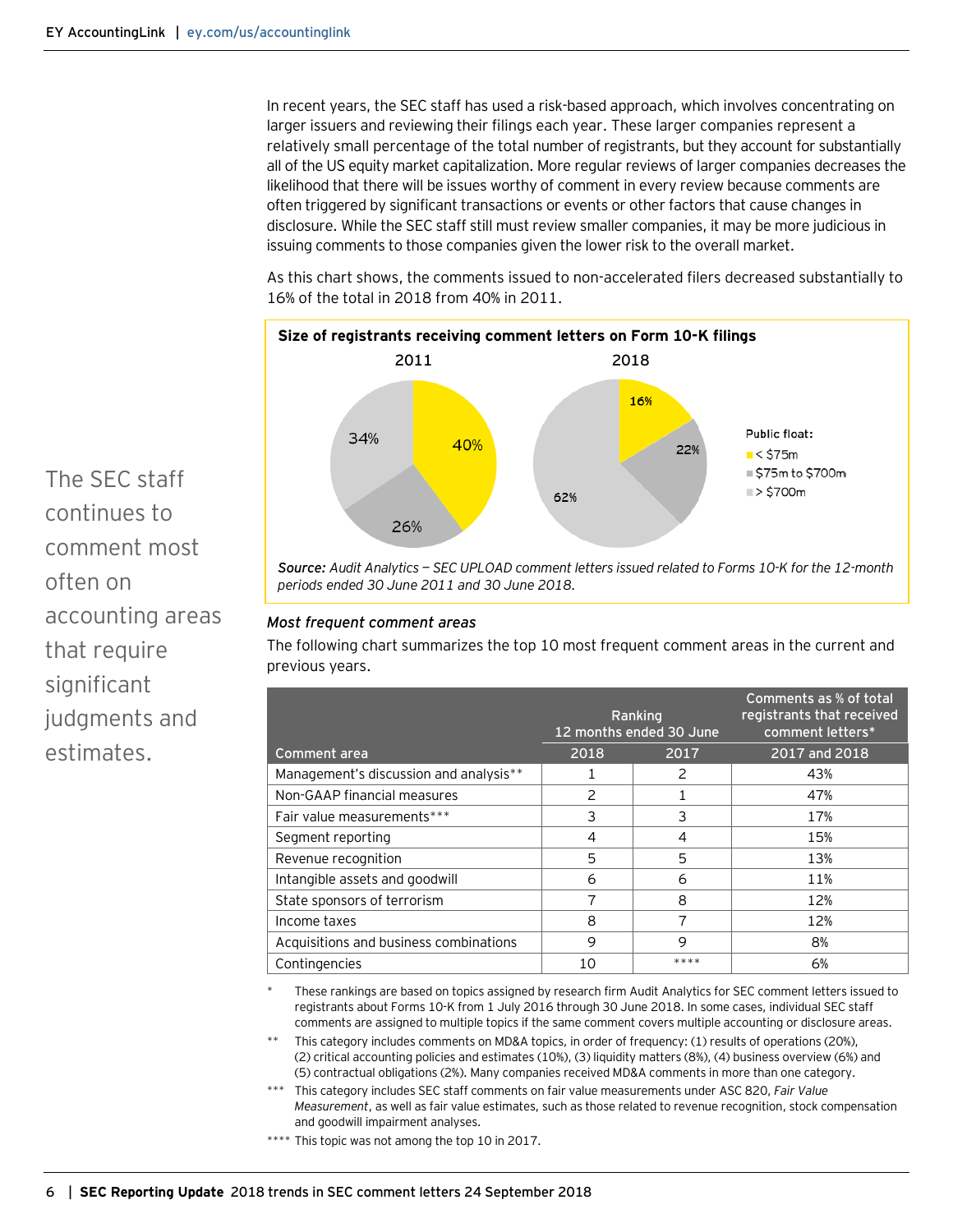# <span id="page-6-0"></span>Consistent comment areas

#### <span id="page-6-1"></span>Management's discussion and analysis

The SEC staff continues to focus on performance metrics, including whether registrants have disclosed key metrics used by management and how those metrics correlate to material changes in the results of operations.

To help investors view the registrant through the eyes of management, the SEC's guidance on MD&A suggests that the registrant disclose in MD&A the key performance indicators, financial or nonfinancial, that are used to manage its business. Key performance metrics vary by industry. For example, retail companies use same-store sales and store openings and closings, while social networking and online gaming companies often focus on the number of monthly or daily users. The SEC staff may ask a registrant to disclose key performance indicators in its SEC filings if the registrant cites the indicators on its website, in a press release or analyst presentation or in another setting.

#### **Example SEC staff comment: Results of operations — missing key financial metrics**

We note your reference, both in your risk factor disclosures and on your earnings calls, to the impact of capacity utilization rates on your financial condition and results of operations. To the extent that utilization rates are a key performance indicator used in managing your business, please include a discussion of this measure along with comparative period amounts or explain why you do not believe this disclosure is necessary.

Refer to Section III.B.1 of SEC Release No. 33-8350.

When a registrant uses a key metric to discuss operating results in MD&A, the SEC staff frequently requests that it:

- Define the metric, especially when a registrant's definition differs from the definition commonly used in its industry
- Discuss how the metric is calculated
- Discuss any limits on the usefulness of the metric (e.g., individuals may be counted more than once in an "average monthly users" metric)
- Consider providing information about the metric on a disaggregated basis, such as by segment, geography or revenue stream (e.g., breaking down same-store sales between e-commerce and in-store sales)
- Clearly explain how the metric or period-to-period change in the metric links to operating results to reveal a trend (e.g., using the increase in the number of customers to explain revenue growth)

The SEC staff has asked for clarification when it believes that a registrant's use of such metrics without the appropriate context is potentially misleading and does not appropriately explain any changes in income statement line items. For example, if a company discloses that it has 10 million total users and expects the number to grow 12% but doesn't explain that the majority of them are nonpaying, investors may mistakenly expect a direct correlation between total user growth and profitability.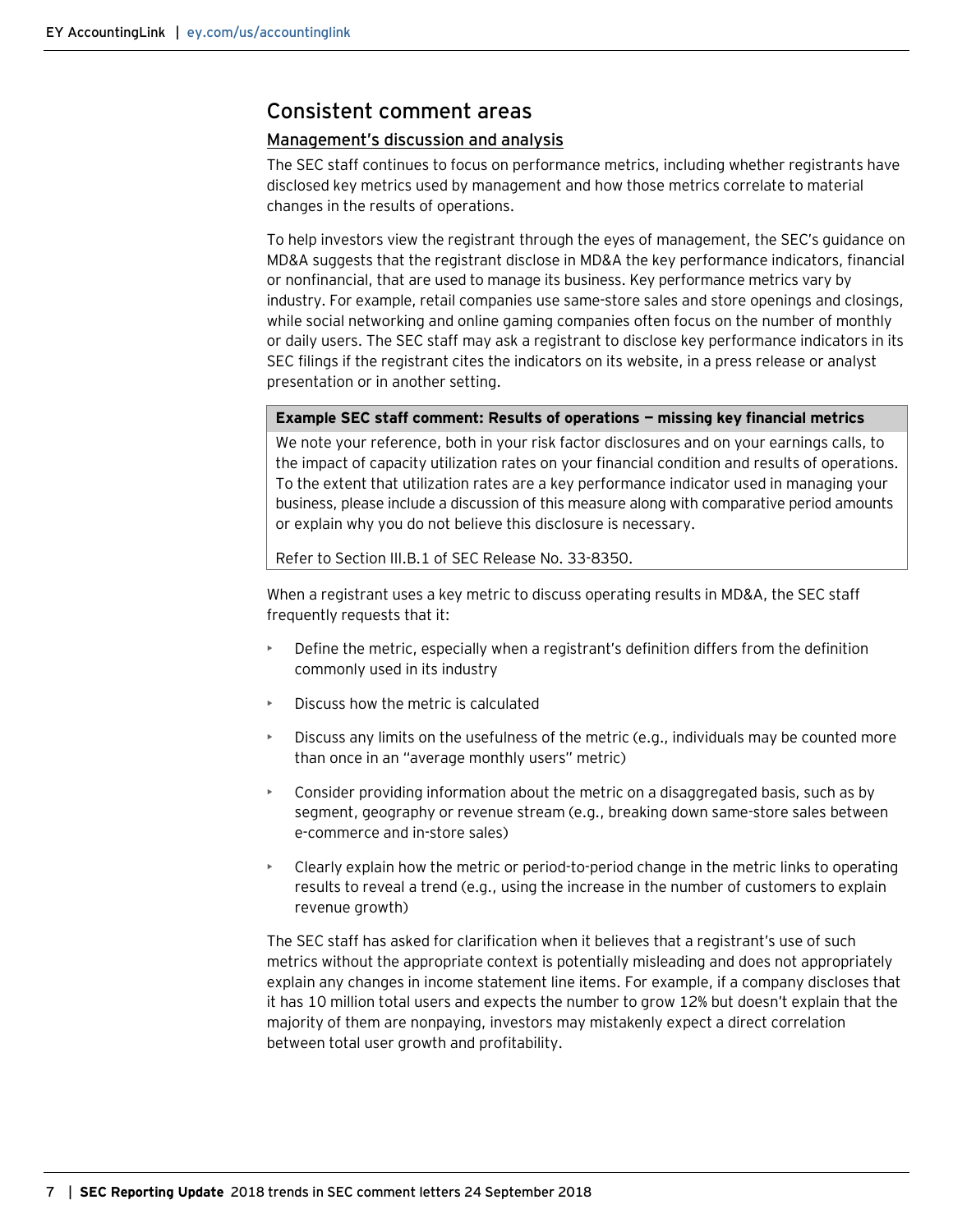The SEC staff also continues to ask registrants to quantify the effects of factors that contributed to material period-to-period changes, including the underlying business or economic factors and material offsetting factors, and provide a more granular discussion of the effects. For example, when a registrant discloses that two or more factors contributed to a material period-to-period change in a financial statement line item, the SEC staff often requests that the registrant quantify and analyze each factor's effect.

#### **Example SEC staff comment: Results of operations — quantification of factors**

We note that your comparative discussions of costs and expenses identify multiple variables as the reasons for the period-to-period changes in your operating results. However, you do not quantify the impact of each of these variables.

Please revise to quantify the impact of each material factor that you discuss to provide your readers with better insight into the underlying reasons behind the changes in your results. Refer to Instruction 4 to Item 303(a) of Regulation S-K, Section III.D of Release No. 33-6835 and Section III.B of Release No. 33-8350.

The SEC staff continues to note that registrants' disclosures about critical accounting estimates often are too general and should provide a more robust analysis than what is in the significant accounting policies note to the financial statements. The SEC staff has commented that there are numerous examples of portions of the significant accounting policies note being repeated verbatim in MD&A.

While accounting policies in the notes to the financial statements generally describe the method used to apply an accounting principle, the discussion in MD&A should provide more insight into the uncertainties involved in applying the principle at a given time and the variability that is reasonably likely to result from its application.

#### **Example SEC staff comment: Duplicative disclosure about critical accounting estimates**

The disclosure of critical accounting policies within MD&A appears to duplicate your accounting policy disclosure in the notes to your financial statements, and it does not provide investors with a robust discussion of your critical estimates by focusing on the assumptions and uncertainties that underlie the impairment analysis of your most significant asset.

#### <span id="page-7-0"></span>Non-GAAP financial measures

The SEC staff's comments on non-GAAP financial measures are consistent with what we observed in the prior year after the SEC staff made its guidance on non-GAAP measures more explicit in an update to its Compliance and Disclosure Interpretations (C&DIs) in May 2016.

The SEC staff has asked registrants to explain how their use of non-GAAP financial measures complies with the C&DIs or to change their presentation of items, including:

- Non-GAAP financial measures that tailor GAAP recognition and measurement principles, don't include the same items in all periods, don't treat similar gains and losses consistently or exclude normal cash operating expenses from performance measures
- Non-GAAP financial measures that are presented more prominently than GAAP measures or disclosures that don't appear to comply with Item 10(e) of Regulation S-K (e.g., presenting a measure that could be misleading, omitting disclosure of the measure's usefulness to investors or management, removing cash-settled charges from liquidity measures, labeling recurring items as nonrecurring)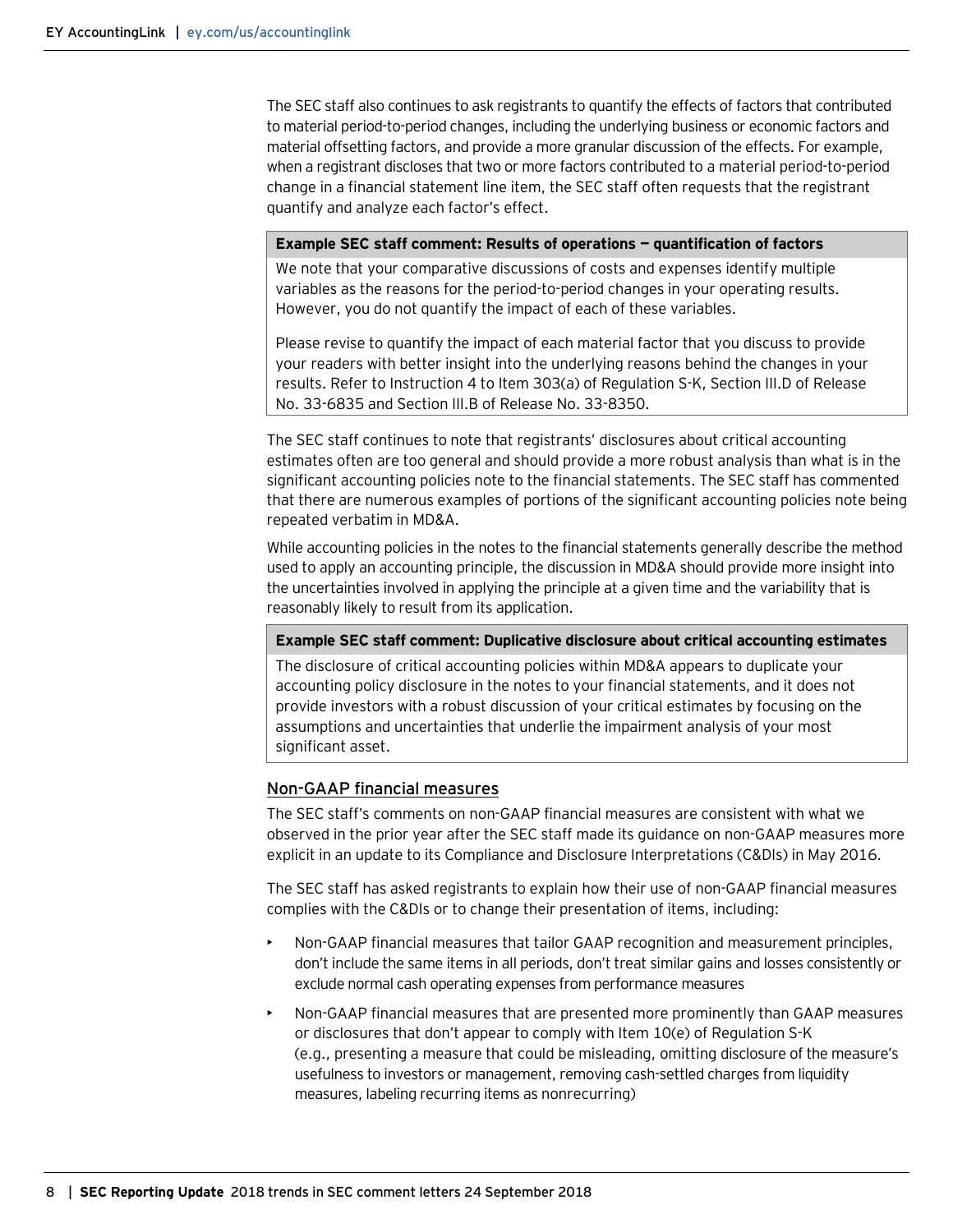Many of the SEC staff comments have focused on registrants' use of non-GAAP financial measures in earnings releases and other information (e.g., websites, investor presentations) in addition to their SEC filings.

While the SEC staff initially focused on alternative measurements of revenue as the source of misleading non-GAAP performance measures that tailor GAAP accounting principles, the SEC staff has broadened its approach and challenged other ways registrants modify GAAP recognition and measurement principles in calculating non-GAAP financial measures such as the use of proportionate consolidation for equity investees, accounting for operating leases as capital leases or eliminating the provision for loan losses.

We expect this issue to continue to receive attention if companies present non-GAAP financial measures that unwind the effects of new accounting standards (for purposes other than providing the required transition disclosures).

#### **Example SEC staff comment: tailoring recognition of allowance for loan losses**

We note the disclosure of the non-GAAP measure "adjusted allowance for loan losses/nonacquired loans held for investment." We also note you eliminated the allowance for loans losses attributable to XX. Tell us how you considered whether the non-GAAP measure uses an individually tailored recognition and measurement method, which could violate Rule 100(b) of Regulation G. Please refer to Question 100.04 of the Compliance and Disclosure Interpretations for guidance.

While the SEC staff has been less vocal on non-GAAP financial measures in 2018, it continues to issue comments on this topic.

The SEC staff continues to question compliance with Item 10(e) of Regulation S-K in comments about the clarity of labeling adjustments to GAAP, terms registrants use to describe non-GAAP measures that are similar to GAAP, presenting non-GAAP financial measures with greater prominence than GAAP measures and disclosures about the usefulness of non-GAAP financial measures.

#### **Example SEC staff comment: Prominence of non-GAAP measures**

We note that you present non-GAAP earnings and non-GAAP margin before the most directly comparable GAAP measures. Your presentation appears to give greater prominence to the non-GAAP measures than to the comparable GAAP measures, which is inconsistent with the updated C&DIs issued on May 17, 2016. Please review that guidance when preparing future earnings releases.

#### **Example SEC staff comment: Usefulness of a non-GAAP measure**

Please include substantive statements disclosing the reasons why management believes presentation of each non-GAAP measure provides useful information to investors. Those disclosures should be specific and substantive to each measure.

Refer to Item 10(e)(1)(i)(c) and SEC Release 33-8176 (FR-65).

#### <span id="page-8-0"></span>Fair value measurements

Fair value measurement continues to be a frequent area of scrutiny by the SEC staff. In its comments on registrants' compliance with fair value measurement disclosure requirements, the SEC staff asks registrants to provide more robust disclosures about the valuation techniques and inputs they use in determining fair value, including valuation techniques and inputs used by third parties.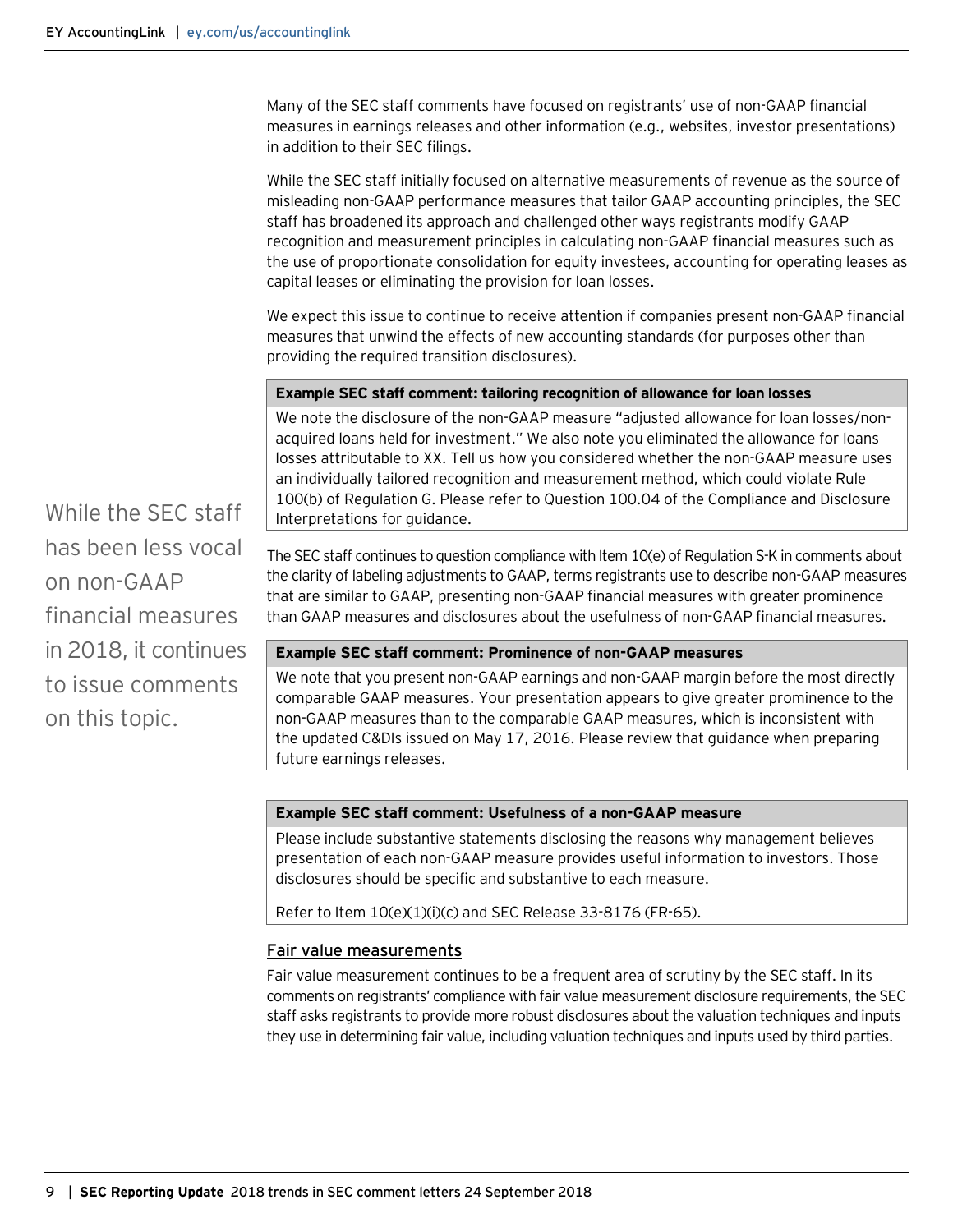The SEC staff's questions continue to be granular, frequently focusing on specific inputs to a fair value measurement. For example, the SEC staff may inquire about the basis for the valuation methodology applied and the basis for inputs used in the valuation, such as discount rates, selected valuation multiples, cash flow forecasts and discounts or premiums applied. Further, the staff may inquire about the "weighting" assigned to multiple value indications when registrants use more than one valuation technique (e.g., internal model valuations and pricing indications from independent sources). In other instances, the SEC staff asks registrants to explain the basis for the valuation methods used to allocate the purchase price among acquired tangible and intangible assets in a business combination.

#### **Example SEC staff comment: Valuation methodology and inputs**

Tell us in reasonable detail how you determined the fair value of your reporting unit. Please include the specific methods utilized. Tell us the material assumptions used under each method utilized. Examples might include how cash flows were estimated, which discount rate was used and which principal market and market participants were selected. Please make sure your response addresses how you determined that each of the assumptions used was appropriate.

The SEC staff continues to ask registrants to describe the procedures they perform to validate the fair value measurements obtained from third-party pricing services, including how they concluded bid quotes were a reliable indicator of fair value.

#### **Example SEC staff comment: Third-party pricing information**

We note you disclose that you determine the fair value of your investment securities based upon fair value estimates obtained from multiple third-party pricing services and dealers. Also, we note your disclosure that third-party pricing sources use various valuation approaches, including market and income approaches, and you disclose various inputs but no specific techniques. Please describe the specific valuation techniques used, and the inputs applicable to such valuation techniques, to determine the fair value of securities categorized within Level 2.

#### <span id="page-9-0"></span>Segment reporting

The SEC staff continues to focus on segment disclosures and the application of ASC 280, *Segment Reporting*, including the basic objectives and principles outlined in the segment reporting guidance.

When reviewing segment reporting, the SEC staff considers information in the registrant's public filings as well as information available from a registrant's earnings calls, website and industry or analyst presentations. The SEC staff has asked registrants to explain any inconsistencies between how the business is described in public information and how it is described in their segment notes. For example, the SEC staff has challenged registrants when they say the basis for identifying operating segments is something other than product or service lines (e.g., geography) but publicly disclosed information suggests that management uses financial information by product or service lines to make decisions and allocate resources.

The SEC staff expects registrants to continually monitor business developments and has inquired about changes in the business that could affect the identification or aggregation of operating segments.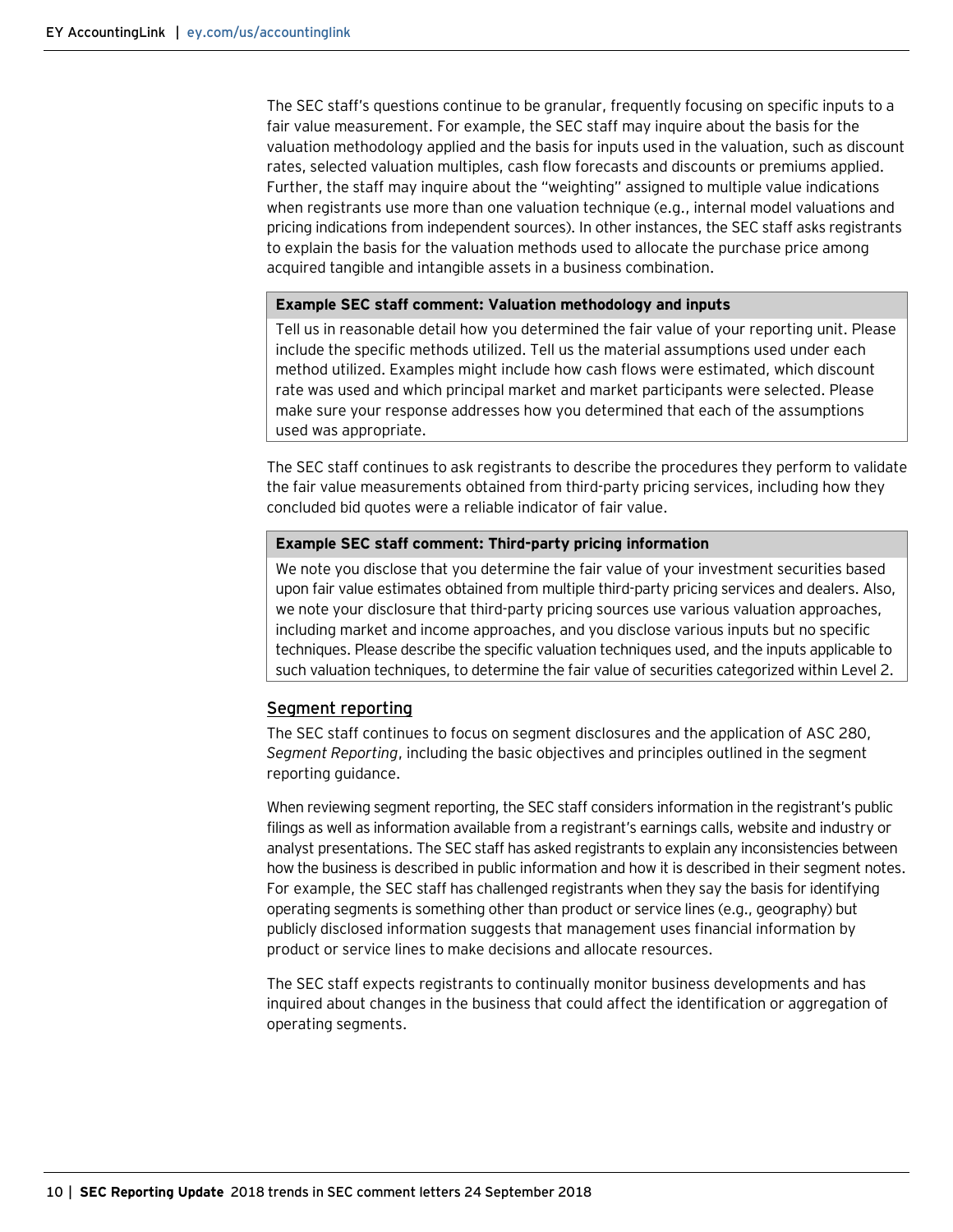To evaluate a registrant's identification of operating segments, the SEC staff often requests a description of the registrant's organizational structure and detailed information about employees who report directly to the chief operating decision maker (CODM), including their roles and responsibilities and interactions with the CODM. The SEC staff also considers the basis on which budgets and forecasts are prepared and how performance objectives are evaluated, including how executive compensation is determined (e.g., performance criteria underlying compensation plans). This information allows the SEC staff to challenge whether the identified operating segments are consistent with how the CODM assesses performance and allocates resources.

Further, when a registrant identifies only one operating segment, the SEC staff has challenged how decisions can be made about performance and resources for the company as a whole without evaluating discrete financial information on a more disaggregated basis. The SEC staff has said that if the application of the guidance in ASC 280 results in the identification of a single operating segment, a registrant should disclose that it allocates resources and assesses financial performance on a consolidated basis and explain the basis for that management approach.

#### **Example SEC staff comment: Identification of operating segments**

Please tell us who your CODM is and provide us with your analysis in determining the CODM. As part of your response, please provide us with an organizational chart that includes the titles and roles of the individuals who report directly to the CODM. In doing so, specifically explain to us the responsibilities of these individuals and the manner in which they typically interact with the CODM. In addition, please respond to the following:

- Tell us the nature of the resource allocation and performance assessment decisions the CODM makes, including examples to illustrate the description.
- Describe the information regularly provided to the CODM and how frequently it is prepared.
- Describe the information regularly provided to the Board of Directors and how frequently it is prepared.
- $\triangleright$  Explain how budgets are prepared, who approves the budget at each step of the process, the level of detail discussed at each step and the level at which the CODM makes changes to the budget. Also describe the level of detail communicated to the CODM when actual results differ from budgets and who is involved in the meetings with the CODM to discuss budget-to-actual variances.
- Describe the basis for determining the compensation of the individuals that report to the CODM.

It's important to understand that while the identification of operating segments follows a management approach, the aggregation of operating segments should be viewed from the investor's perspective. The SEC staff has said that it is important for registrants to consider information such as industry reports and other analyses by users of the financial statements that may provide evidence of how a reasonable investor would analyze the company.

ASC 280 requires that aggregated operating segments have "similar economic characteristics," such that they would be expected to have similar long-term financial performance. The SEC staff has said that the expectation that operating segments will have similar economic characteristics (e.g., long-term average gross margins) in the future does not overcome a lack of similarity in their current and past performance.

The SEC staff considers meeting the criteria to aggregate operating segments a high hurdle.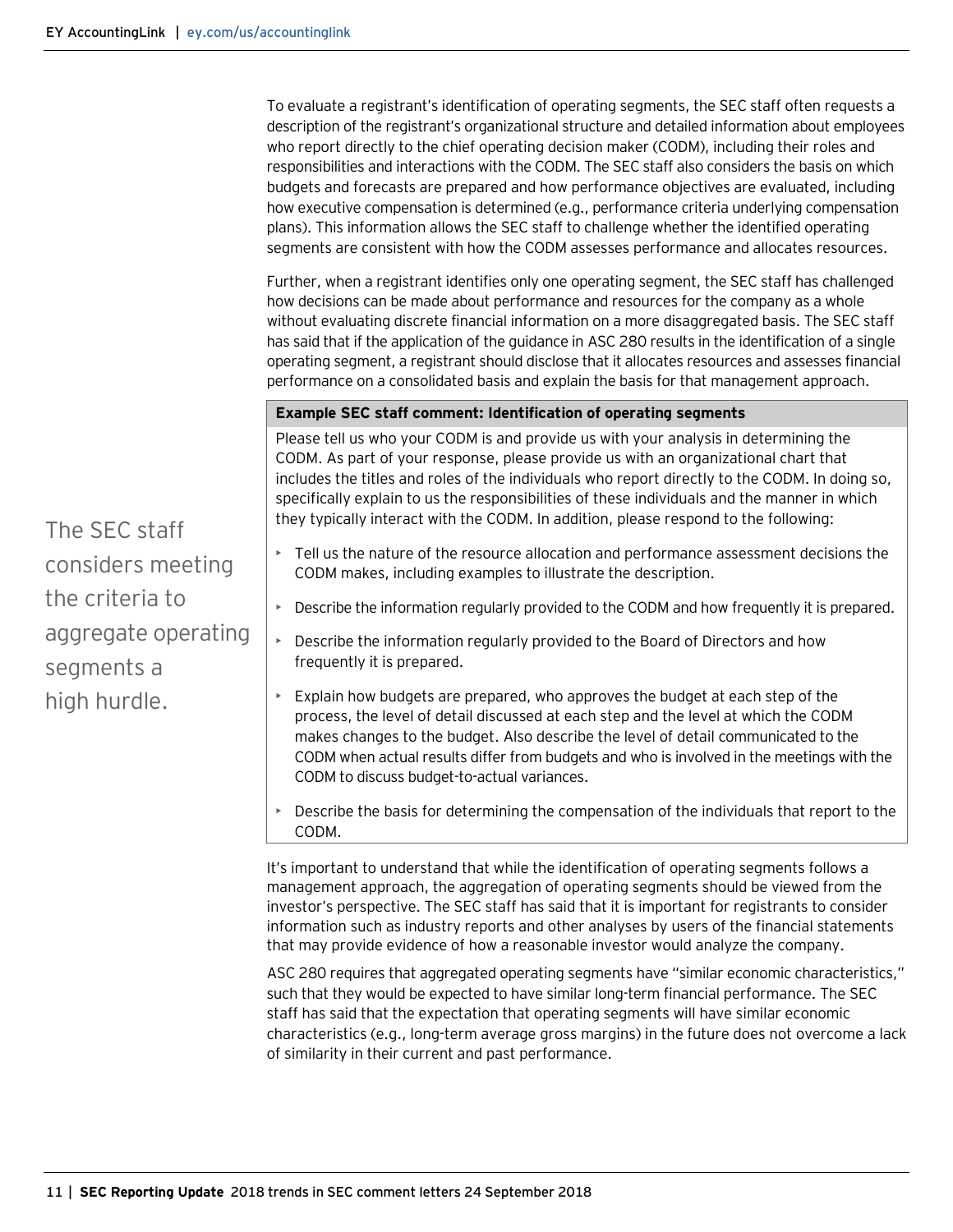The SEC staff often reviews the registrant's website, analyst presentations and information in public filings and raises questions if any of that information is inconsistent with the registrant's conclusion that aggregating operating segments is appropriate. For example, a discussion of diverging trends or differing results at two business lines could indicate that these two business lines, if they qualify as operating segments, may not be economically similar. The SEC staff has also requested historical and projected operating margins, gross margins, revenues and other measures of operating performance when challenging the aggregation of operating segments.

When a registrant has aggregated operating segments into a reportable segment, the staff has frequently asked for an explanation of why the registrant believes the five qualitative characteristics of the operating segments are similar, as required by ASC 280.

#### **Example SEC staff comment: Aggregation of operating segments**

We note that your five operating segments are aggregated into one reportable segment. Please address the following:

- Compare and contrast your operating segments relative to the areas listed in ASC 280-10-50-11(a) through (e). With respect to any differences among your operating segments, tell us why you determined that disaggregation was not warranted.
- Provide us with each operating segment's historical and projected revenues, gross margin, operating margin and measure of segment profitability.
- Tell us the basis of organization (i.e., why the company is organized in the manner that it is).

We continue to see a high level of staff focus in this area, even when the staff has previously commented on a registrant's segment reporting. Questions on segment reporting have often resulted in multiple rounds of comments, particularly when the registrant's initial response was not comprehensive. The SEC staff considers meeting the criteria to aggregate operating segments a high hurdle.

#### How we see it

Companies should challenge any conclusions they reach on operating segments that are inconsistent with their basic organizational structure, other public information, changes in the business environment or the level of disaggregation used by the CODM in making key operating decisions. In addition, companies should consider the processes the CODM uses to evaluate performance and allocate resources, including the CODM's interaction with direct reports, the basis on which budgets and forecasts are prepared, how executive compensation is determined (e.g., the performance criteria underlying compensation plans) and the related internal controls.

Companies should be prepared to respond to questions from the SEC staff whenever they make changes in their segment reporting or make changes in the business that may indicate that segment disclosures should change.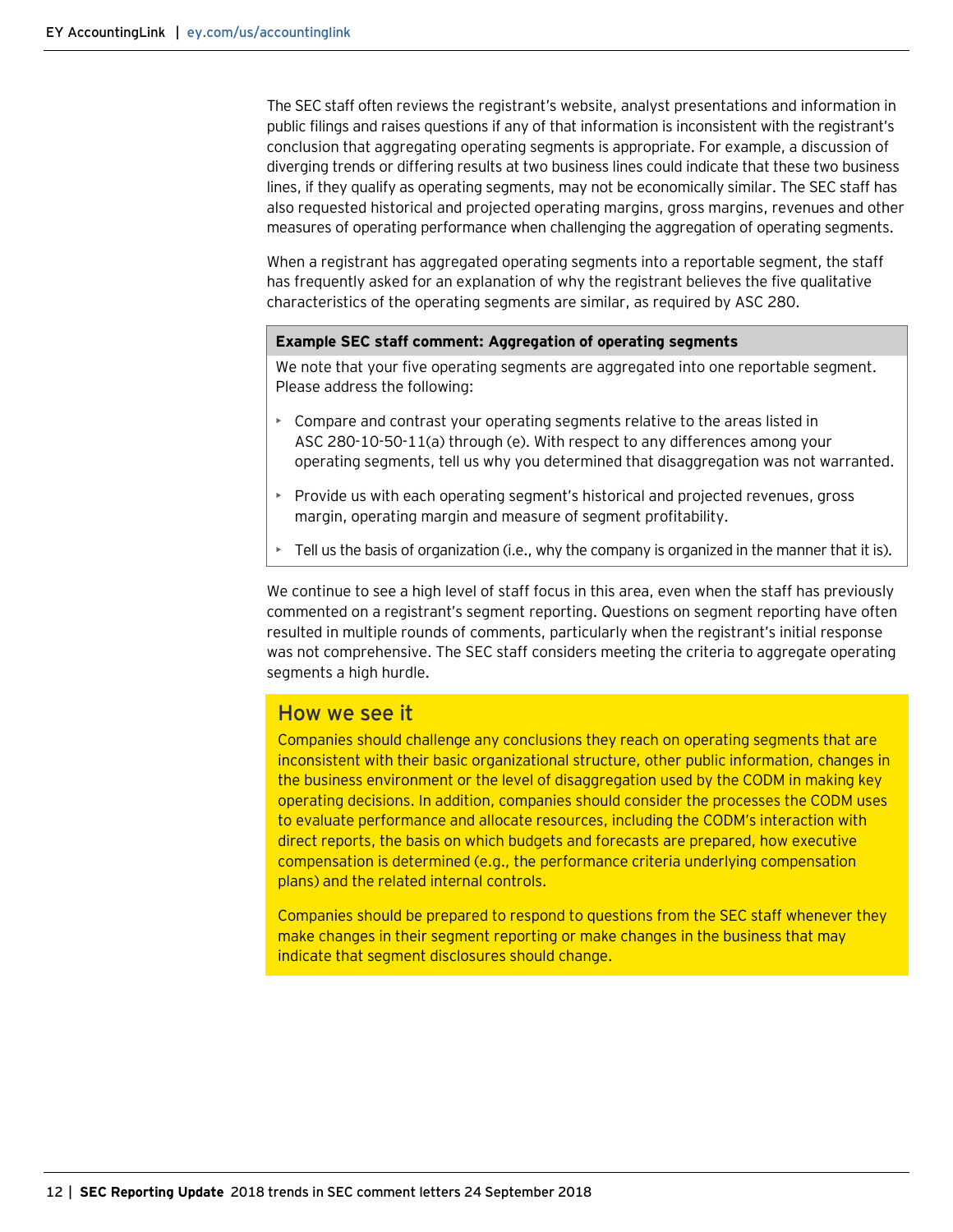# <span id="page-12-0"></span>SEC comment letter best practices

The average number of days it takes to resolve SEC staff comments has declined in recent years. For example, it took an average of 17 fewer days (i.e., almost a 30% decline) to close a comment letter in the year ended 30 June 2018 compared to the same period in 2014.



- *\* The number of days it took to close a comment letter was calculated as the difference between the date of an initial letter and the closing letter date.*
- *\*\* This does not include comments issued in 2018 but not yet closed.*

A thoughtful and well-written response letter is important to resolve SEC staff comments timely. When responding to DCF staff comment letters, registrants should consider the following:

- Registrants should assume that DCF staff has not yet concluded on a matter and merely needs more information, unless the staff clearly indicates in its comment this is not the case.
- Responses to each comment should focus on the question(s) asked by the SEC staff, and those responses should cite authoritative literature wherever possible.
- Responses should address the registrant's unique facts and circumstances and provide insight into any judgments made. While it may be helpful to consider responses from other registrants on similar topics, registrants should not copy those responses.
- Registrants should file all response letters on EDGAR redacting any specific information for which they are seeking confidential treatment.
- If revisions are being made to a filing as a result of a comment from DCF staff, responses should indicate specifically where these revisions are being made. If disclosure will be modified in a future filing, it can be helpful for the registrant to provide proposed language in its response letter. Registrants should make it clear that facts and circumstances may change in a way that could require disclosure different than that proposed.
- Companies should seek the input of all appropriate internal personnel and professional advisers (such as legal counsel and independent auditors) so that they fully respond to the comment letter in a complete and accurate manner. Waiting for a later round of comments to involve the necessary resources may delay or hinder a successful resolution.

Providing a thorough explanation or analysis of an issue to the SEC staff beyond the existing disclosure may help the staff better understand the accounting and disclosure, and it often will resolve the comment without adding more disclosure. To facilitate such responses,